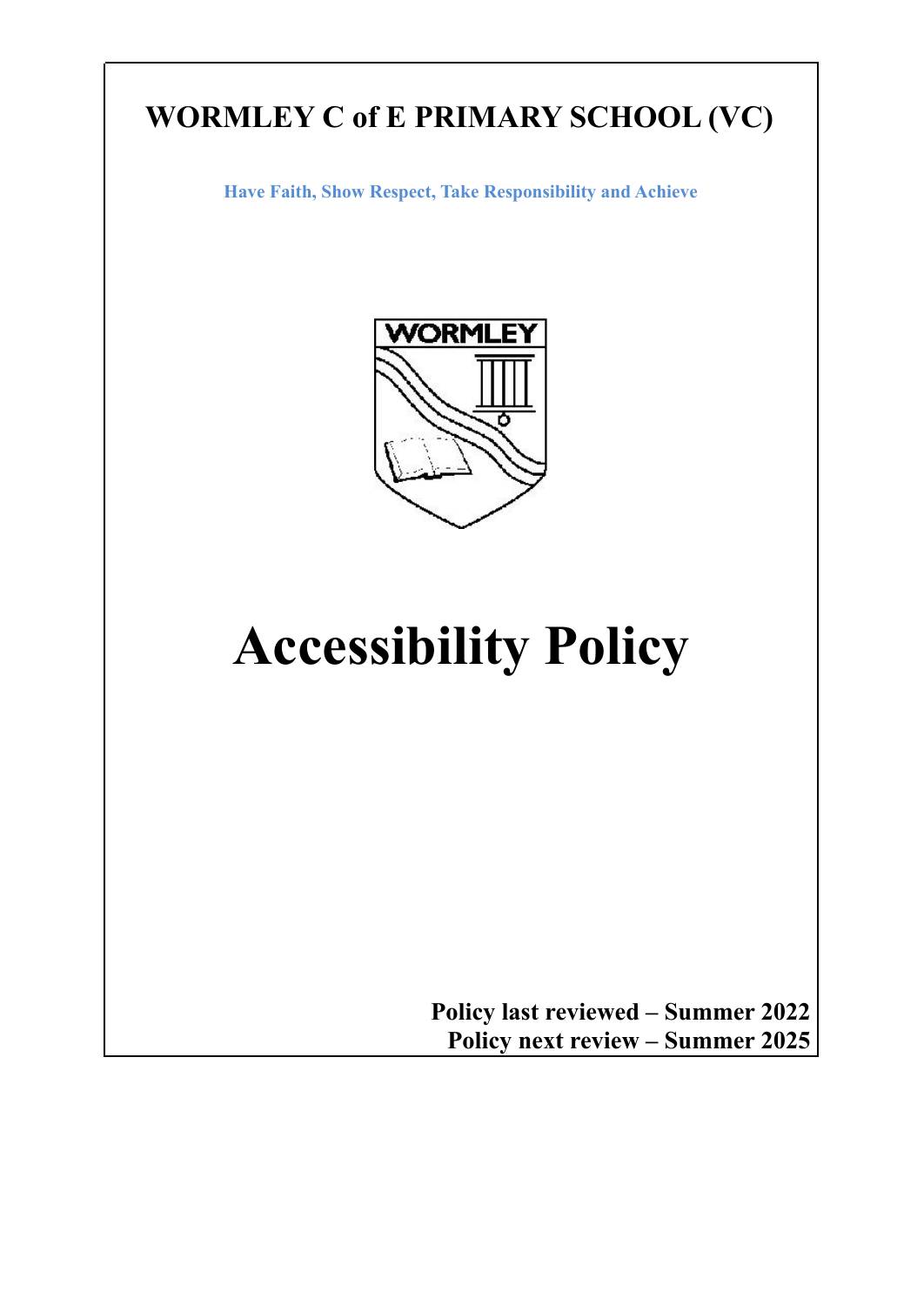| 3 |
|---|
| 3 |
| 3 |
| 4 |
| 4 |
| 4 |
| 4 |
| 4 |
| 5 |
| 5 |
| 7 |
| 8 |
| 8 |
| 9 |
|   |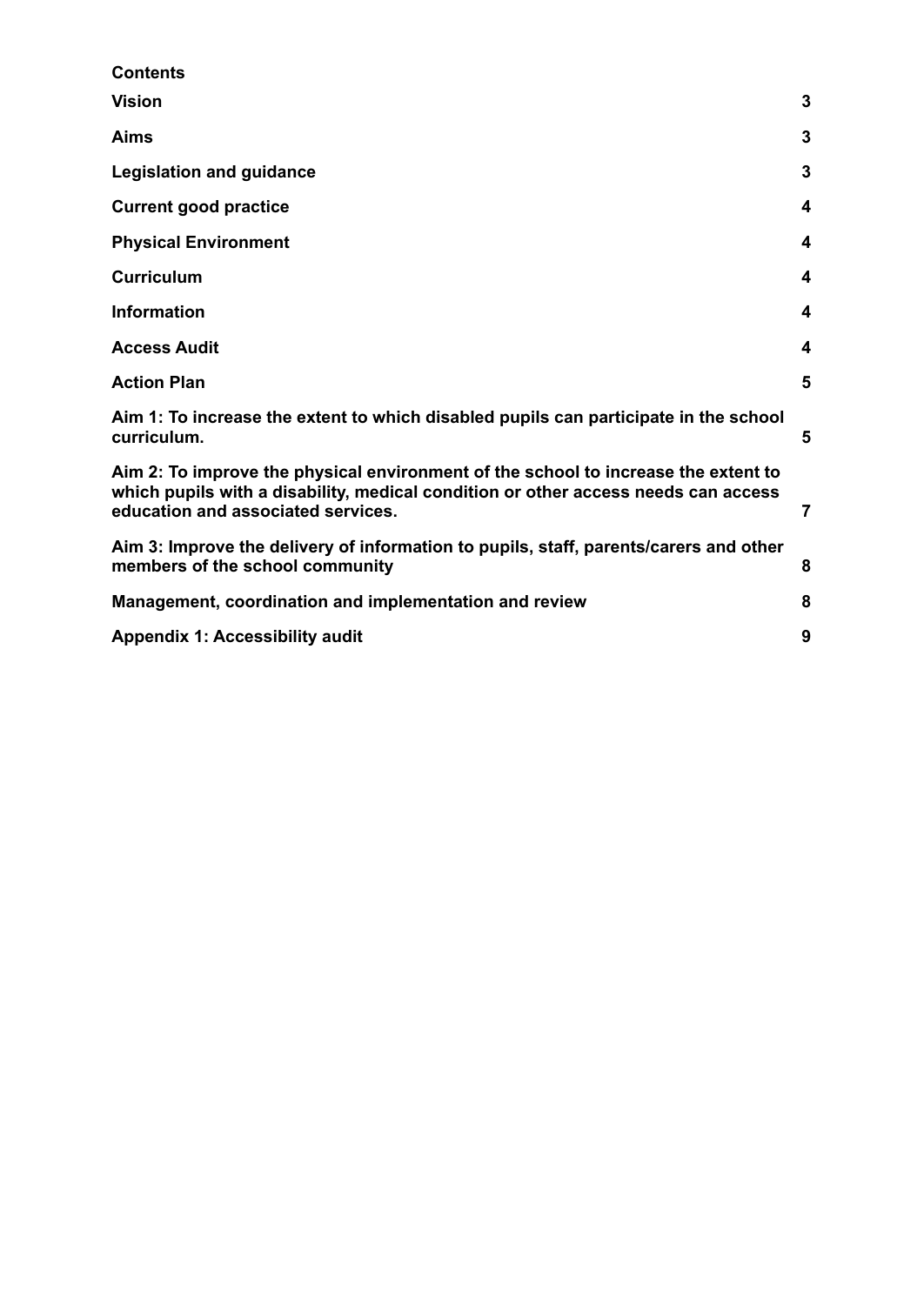# <span id="page-2-0"></span>**1. Vision**

At Wormley Church of England Primary School we are committed to working together to provide an inclusive and exciting learning environment where all children can develop an enthusiasm for life-long learning. We believe that children should feel happy, safe and valued so that they gain a respectful, caring attitude towards each other and the environment both locally and globally.

# <span id="page-2-1"></span>**2. Aims**

Schools are required under the Equality Act 2010 to have an accessibility plan. The purpose of this plan is to:

- Increase the extent to which disabled pupils can participate in the curriculum
- Improve the physical environment of the school to enable disabled pupils to take better advantage of education, benefits, facilities and services provided
- Improve the availability of accessible information to disabled pupils

Our school aims to treat all its pupils fairly and with respect. This involves providing access and opportunities for all pupils without discrimination of any kind. We have included a range of stakeholders in the development of this accessibility plan, including children, staff and governors.

The plan will be made available online on the school website, and paper copies are available upon request.

Our school is also committed to ensuring staff are trained in equality issues with reference to the Equality Act 2010, including understanding disability issues.

The school supports any available partnerships to develop and implement the plan.

This Accessibility Plan should be read in conjunction with the following school policies, strategies and documents:

- Equality information and objectives (public sector equality duty) statement for publication
- Health & Safety Policy
- Risk Assessment
- Special Educational Needs and Disabilities Policy/Information Report
- Supporting Children with Medical Conditions and Administration of Medicines Policy
- Trips and Residential Visits Policy

Equality Impact Assessments will be undertaken as and when school policies are reviewed. The terms of reference for all governors' committees will include the need to consider Equality and Diversity issues as required by the Equality Act 2010.

Our school's complaints procedure covers the accessibility plan. If you have any concerns relating to accessibility in school, this procedure sets out the process for raising these concerns.

# <span id="page-2-2"></span>**3. Legislation and guidance**

This document meets the requirements of [schedule](http://www.legislation.gov.uk/ukpga/2010/15/schedule/10) 10 of the Equality Act 2010 and the Department for Education (DfE) [guidance](https://www.gov.uk/government/publications/equality-act-2010-advice-for-schools) for schools on the Equality Act 2010.

The Equality Act 2010 defines an individual as disabled if he or she has a physical or mental impairment that has a 'substantial' and 'long-term' adverse effect on his or her ability to undertake normal day to day activities.

Under the Special [Educational](https://www.gov.uk/government/publications/send-code-of-practice-0-to-25) Needs and Disability (SEND) Code of Practice, 'long-term' is defined as 'a year or more' and 'substantial' is defined as 'more than minor or trivial'. The definition includes sensory impairments such as those affecting sight or hearing, and long-term health conditions such as asthma, diabetes, epilepsy and cancer.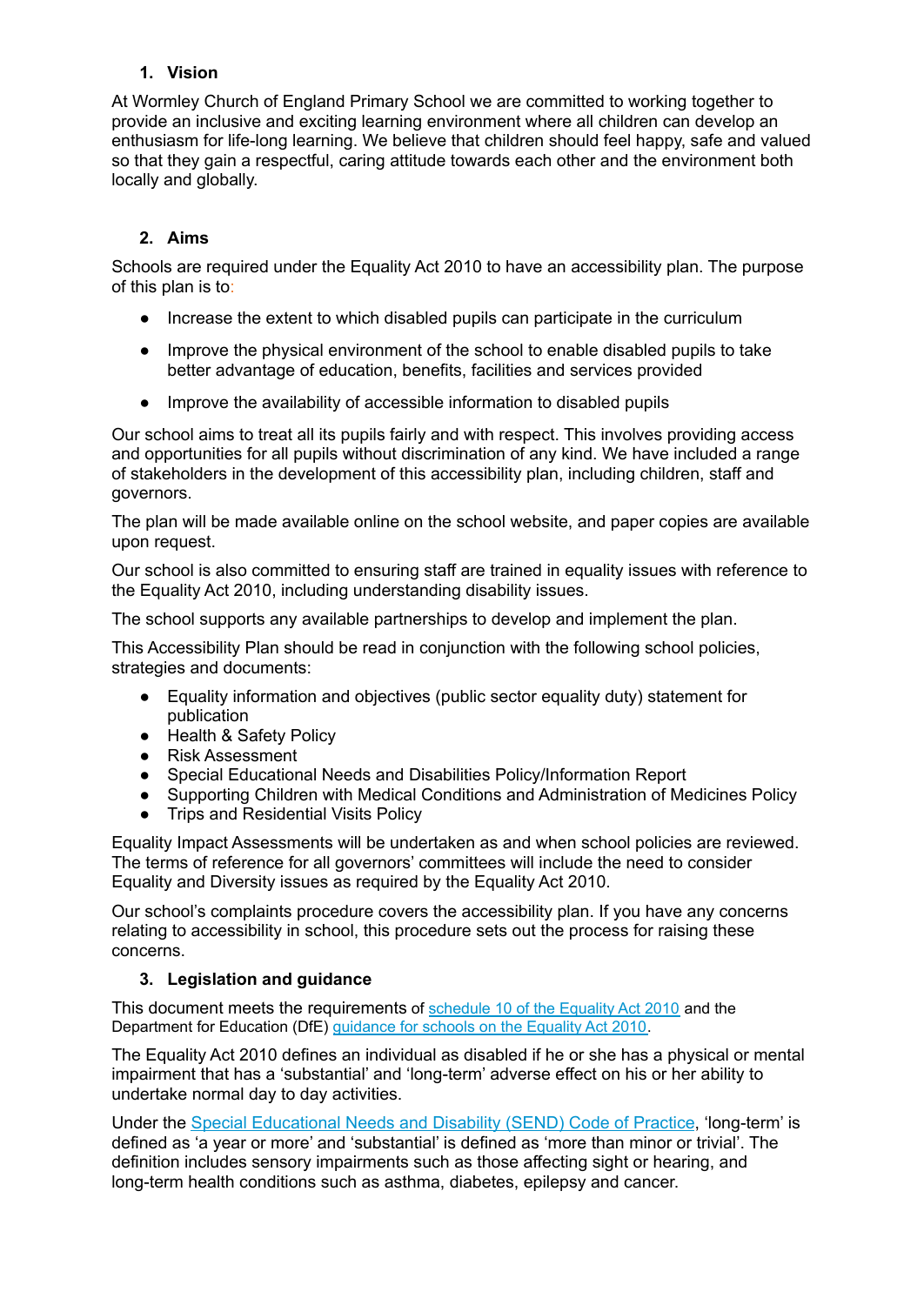Schools are required to make 'reasonable adjustments' for pupils with disabilities under the Equality Act 2010, to alleviate any substantial disadvantage that a disabled pupil faces in comparison with non-disabled pupils. This can include, for example, the provision of an auxiliary aid or adjustments to premises.

# <span id="page-3-0"></span>**4. Current good practice**

We gather information about any disability or health condition in early communications with parents and carers of children who are new to school. For parents and carers of children already at the school, we ask parents to keep the school informed of any changes to the information they have provided.

# <span id="page-3-1"></span>**5. Physical Environment**

There are no areas of the school to which disabled pupils have limited or no access at the moment. Disabled pupils participate in extra-curricular activities. Some aspects of extracurricular activities present particular challenges, for example lunch and break times for pupils with social/interaction impairments, after-school clubs for pupils with physical impairments and school trips for pupils with medical needs, however all reasonable adjustments are made to support as full an involvement as possible, such as the lunchtime MantaRays Club and Nurture Garden (Oak Tree).

# <span id="page-3-2"></span>**6. Curriculum**

Through planning for individual needs, we aim to provide as inclusive an approach as practically possible. Where adaptations are needed, the senco team collaborates with parents, external professionals and teachers to personalise the curriculum within the contact of the National Curriculum. Where needed, specialists are employed to support children such as our SEN teacher and highly trained LSA team. Some areas of the curriculum present particular challenges, for example: PE for pupils with a physical impairment, however all reasonable adjustments are made to support as full an involvement as possible. We seek advice and support from the relevant professionals in order to ensure that we have made adequate and reasonable adjustments.

#### <span id="page-3-3"></span>**7. Information**

Different forms of communication are made available as needs are identified to enable all disabled pupils to express their views and to hear the views of others. Access to information is provided in a range of different formats available for disabled pupils, parents and staff as needed.

#### <span id="page-3-4"></span>**8. Access Audit**

All entrances to the school are either flat or ramped and all have wide doors fitted. The main entrance features a secure lobby and has a low reception level, being fully accessible to wheelchair users. Whilst we acknowledge that the size of the school site could potentially present challenges when moving between buildings, we make reasonable adjustments as the need arises. The school has limited, dedicated visitor parking, but we do have 2 parking spaces for disabled visitors. There are disabled toilet facilities available in the Reception and in the KS2 part of the building. These are fitted with a handrail and a pull emergency cord. The school has internal emergency signage and escape routes are clearly marked. Personalised evacuation plans are put in place as required.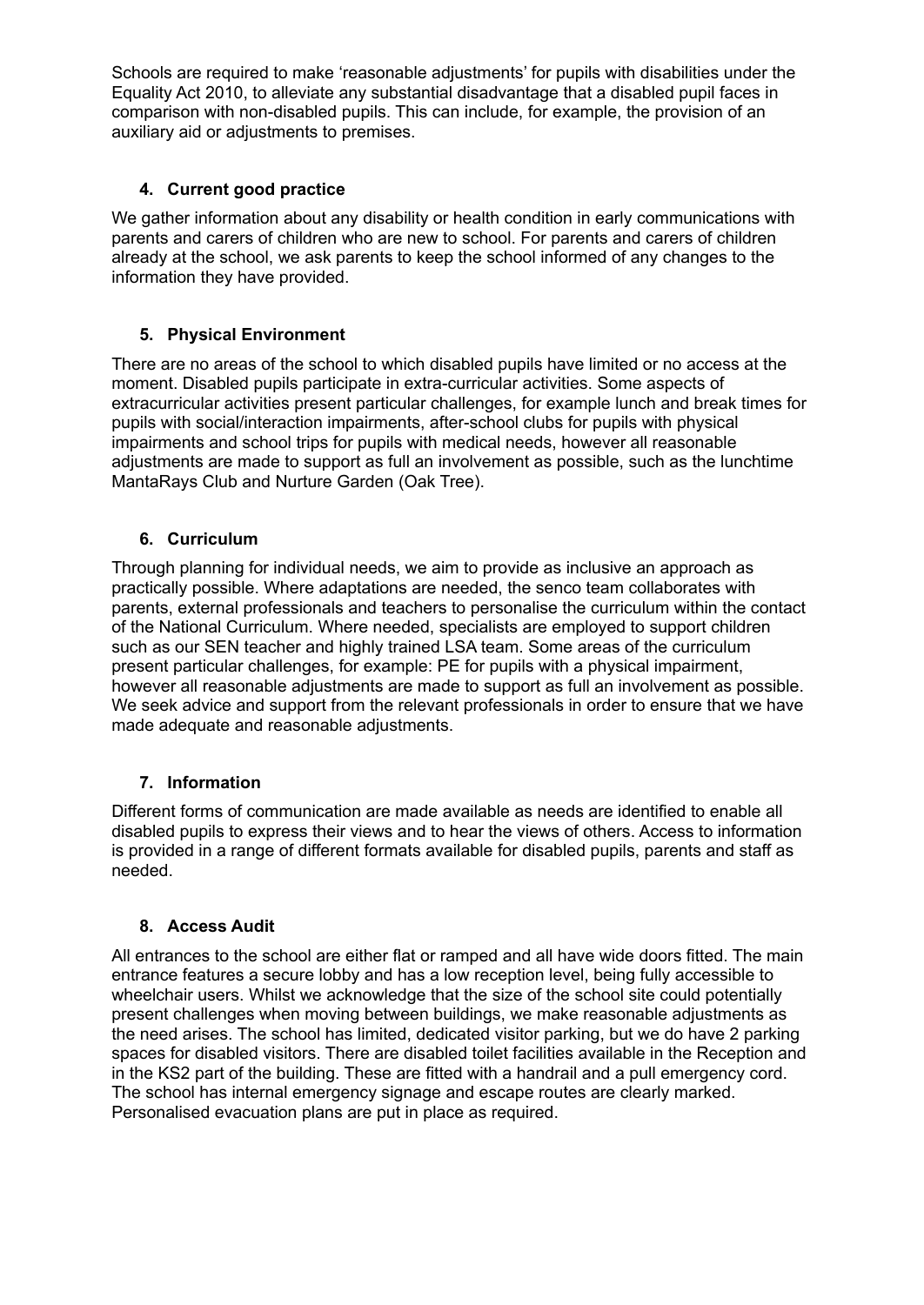#### **9. Action Plan**

#### **Aim 1: To increase the extent to which disabled pupils can participate in the school curriculum.**

Our key objective is to reduce and eliminate barriers to access to the curriculum and to ensure full participation in the school community for pupils, and prospective pupils, with a disability, medical condition or other access needs. Provision may include: Liaison with specialists, CPD for staff, a differentiated curriculum, specialist resources to support learning and access to the curriculum, a range of support staff including trained teaching assistants and access arrangements in place for statutory testing.

Current good practice: Our school offers a differentiated curriculum for all pupils. We use resources tailored to the needs of pupils who require support to access the curriculum. Curriculum resources include examples of people with disabilities. Curriculum progress is tracked for all pupils, including those with a disability. Targets are set effectively and are appropriate for pupils with additional needs. The curriculum is regularly reviewed to ensure it meets the needs of *all pupils ELKLAN approach, availability of technology to support pupils.*

<span id="page-4-1"></span><span id="page-4-0"></span>

| <b>Targets</b>                                                                                                      | <b>Strategies</b>                                            | Timescales | <b>Responsibilities</b>                                   | Success Criteria                                         |
|---------------------------------------------------------------------------------------------------------------------|--------------------------------------------------------------|------------|-----------------------------------------------------------|----------------------------------------------------------|
| To liaise with pre-school<br>providers to prepare for<br>the new intake of pupils<br>into Foundation each year      | Identify pupils who may need adapted or<br>amended provision | May-July   | Admissions Lead<br><b>EYFS Lead</b><br><b>SENCo</b>       | Pupils needs will be met by<br>adapted/amended provision |
| To liaise with educational<br>establishments to prepare<br>for the intake of new pupils<br>who transfer within year | Identify pupils who may need adapted or<br>amended provision | On-going   | <b>Admissions Lead</b><br><b>Teachers</b><br><b>SENCo</b> | Pupils needs will be met by<br>adapted/amended provision |
| To liaise with secondary<br>schools to prepare for a<br>smooth transition of pupils<br>with disabilities            | Identify pupils who may need adapted or<br>amended provision | May-July   | <b>Teachers</b><br><b>SENCo</b>                           | Pupils needs will be met by<br>adapted/amended provision |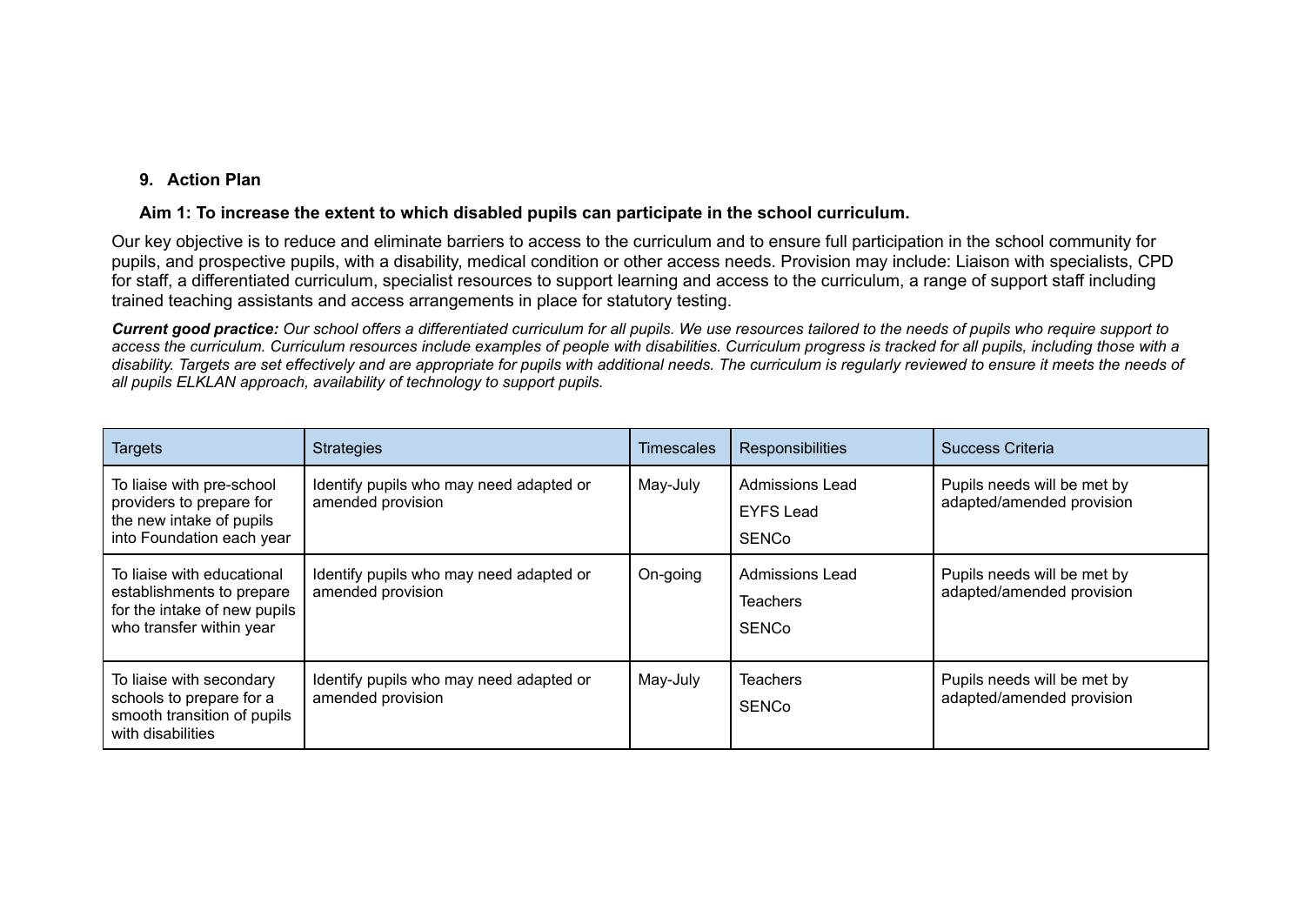| To ensure that as policies<br>are reviewed, they reflect<br>inclusive practice and<br>procedure                                                                                                                            | When reviewing policy, ensure compliance<br>with the Equalities Act 2010                                                                                                                                                                                                                                                                       | On-going | HT<br>Governors              | All policies reflect inclusive practice<br>and procedure                                                                                                        |
|----------------------------------------------------------------------------------------------------------------------------------------------------------------------------------------------------------------------------|------------------------------------------------------------------------------------------------------------------------------------------------------------------------------------------------------------------------------------------------------------------------------------------------------------------------------------------------|----------|------------------------------|-----------------------------------------------------------------------------------------------------------------------------------------------------------------|
| To establish and maintain<br>close liaison with parents                                                                                                                                                                    | To promote partnership working and<br>information sharing                                                                                                                                                                                                                                                                                      | On-going | <b>Teachers</b><br>SENCo/SLT | Collaborative working approaches<br>are fostered through regular<br>meetings, risk assessment reviews,<br>provision reviews and action planning                 |
| To establish and maintain<br>close liaison with outside<br>agencies for pupils with<br>additional needs                                                                                                                    | To promote partnership working and<br>information sharing to meet children's needs                                                                                                                                                                                                                                                             | On-going | SENCo/SLT                    | Collaborative working approaches<br>are fostered through regular<br>meetings, risk assessment reviews,<br>provision reviews and action planning                 |
| To include pupils with a<br>disability, medical<br>condition or other access<br>needs as fully as possible<br>in the wider curriculum<br>including trips and<br>residential visits as well as<br>extracurricular provision | Complete personalised risk assessments<br>and access plans for individual children<br>when needed. Liaise with external agencies,<br>identifying training needs and implementing<br>training where needed. Ensure that actions,<br>including emergency evacuation procedures,<br>are clear and that staff are capable of<br>carrying them out. | On-going | SENCo/SLT                    | Pupils participate as fully as possible<br>in the wider curriculum.<br>Evidence that appropriate<br>considerations and reasonable<br>adjustments have been made |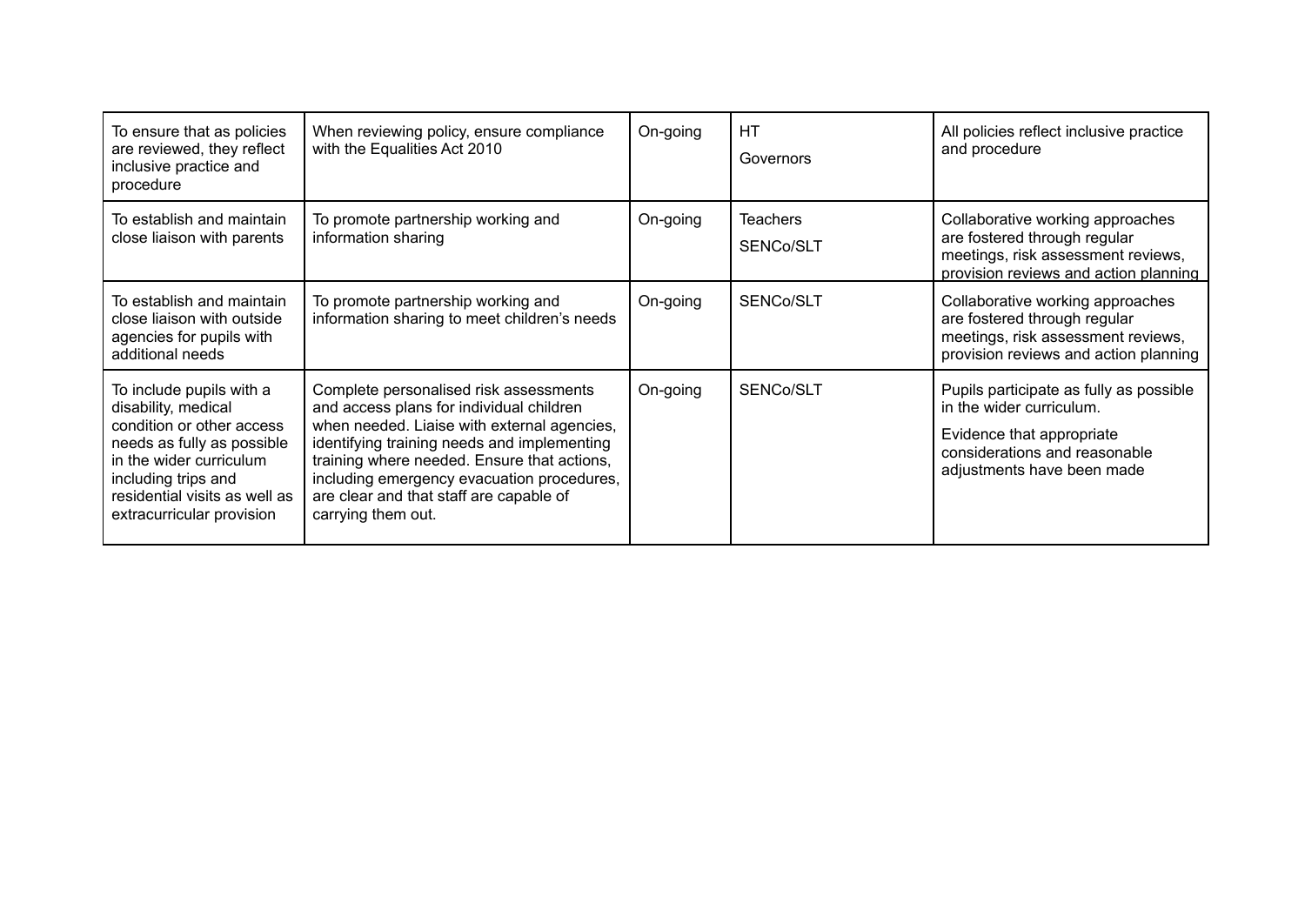#### Aim 2: To improve the physical environment of the school to increase the extent to which pupils with a disability, medical **condition or other access needs can access education and associated services.**

Current good practice: The environment is adapted to the needs of pupils as required presently: This includes: ramps; adequate corridor width; neutral colour scheme in communal areas; quiet spaces, sensory and safe spaces throughout school; a nurture garden; daily sensory diet; colour overlays/books for sensory impairment; disabled parking bay; sensory toys; disabled toilets and changing facilities; Reception area is at wheelchair-accessible height

<span id="page-6-0"></span>

| <b>Targets</b>                                                                                                                | <b>Strategies</b>                                                                                                                                                                                                                                                                                                                        | <b>Timescales</b> | Responsibilities | Success Criteria                                                                                                                                                                                                                                          |
|-------------------------------------------------------------------------------------------------------------------------------|------------------------------------------------------------------------------------------------------------------------------------------------------------------------------------------------------------------------------------------------------------------------------------------------------------------------------------------|-------------------|------------------|-----------------------------------------------------------------------------------------------------------------------------------------------------------------------------------------------------------------------------------------------------------|
| Improve the physical<br>school environment                                                                                    | The school will take account the needs of<br>pupils with physical difficulties and sensory<br>impairments when planning and undertaking<br>future improvements and refurbishments of<br>the site and premises, such as improved<br>access, lighting and colour schemes, clear<br>signage and more accessible facilities and<br>fittings. | On-going          | SLT/Governors    | The environment is accessible and<br>calming as well as appropriately<br>stimulating<br>Evidence, such as governor minutes,<br>demonstrate that appropriate<br>considerations have been made<br>wherever physical school<br>improvements are carried out. |
| Ensure that reasonable<br>adjustments are made for<br>pupils with a disability,<br>medical condition or other<br>access needs | Liaise with external agencies, identifying<br>training needs and implementing training<br>where needed.<br>Create personalised risk assessments and<br>access plans for individual pupils. Ensure<br>that actions, including emergency evacuation<br>procedures, are clear and that staff are<br>capable of carrying them out.           | On-going          | SENCo/SLT        | Inclusive practice is understood by all<br>stakeholders<br>All pupils feel included.<br>Safe evacuation in an emergency.                                                                                                                                  |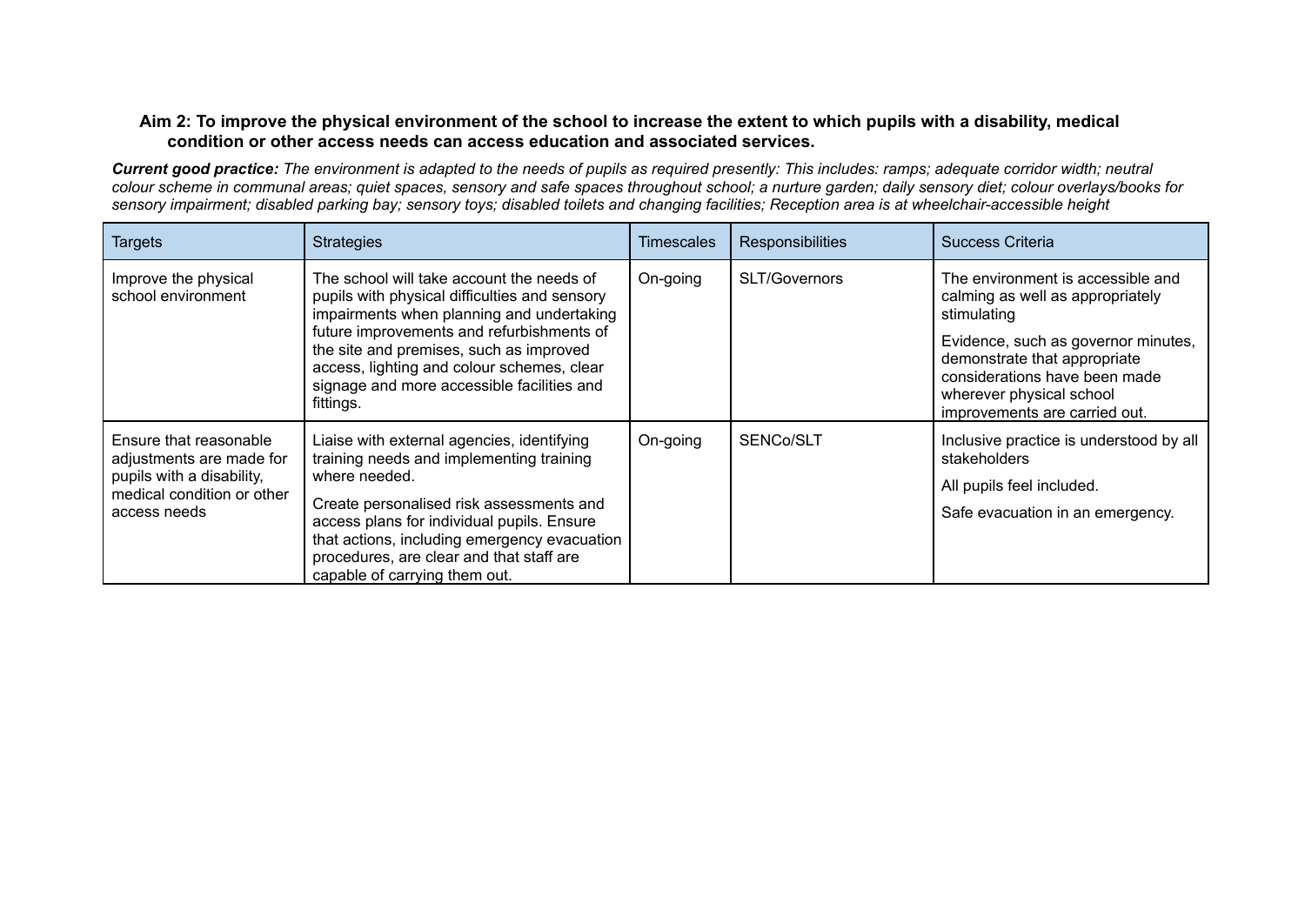# Aim 3: Improve the delivery of information to pupils, staff, parents/carers and other members of the school community

Current good practice: Our school uses a range of communication methods to ensure information is accessible. This includes: internal/external signage; social media; display boards; telephone messages, Traveller Support Lead; large print resources; colour print resources; Makaton; Communicating In Print; *pictorial or symbolic representations; Soundfeld Systems, ELKLAN approach, availability of technology to support pupils*

| <b>Targets</b>                                                                                                                                                                            | <b>Strategies</b>                                                                                                                         | <b>Timescales</b> | <b>Responsibilities</b>                    | Success Criteria                                                                                                                                                                                                                       |
|-------------------------------------------------------------------------------------------------------------------------------------------------------------------------------------------|-------------------------------------------------------------------------------------------------------------------------------------------|-------------------|--------------------------------------------|----------------------------------------------------------------------------------------------------------------------------------------------------------------------------------------------------------------------------------------|
| To enable improved<br>access to written<br>information for pupils,<br>parents and visitors.                                                                                               | Create and offer information in alternative<br>formats.<br>Access arrangements are considered and<br>put into place for statutory testing | On-going          | Admin Team<br>SENCo/SLT<br><b>Teachers</b> | Evidence that appropriate<br>considerations and reasonable<br>adjustments have been made                                                                                                                                               |
| Ensure that reasonable<br>adjustments are made for<br>parents with a disability,<br>medical condition or other<br>access needs so as they<br>can fully support their<br>child's education | Adopt a proactive approach to identifying the<br>access requirements of parents and make<br>reasonable adjustments where possible         | On-going          | Admin Team<br>SLT/SENCo                    | Families feel included.<br>Evidence, such as governor<br>minutes/examples, that appropriate<br>considerations and reasonable<br>adjustments have been made, so<br>that parents can fully support their<br>children in their education. |

#### <span id="page-7-0"></span>**10. Management, coordination and implementation and review**

- **●** We consult with other professionals and services when new situations regarding pupils with disabilities are experienced.
- **●** The Governors and Senior Leadership Team work closely with the Local Authority.
- **●** We work closely with parents to consider their children's needs.
- **●** The policy is reviewed every 3 years and/or as children's needs change.
- **●** Governors approve the revised Accessibility Plan
- **●** The review and revised plan is then shared with staff.
- **●** We make links with other schools to share best practice through regular SENCo network meetings and other communications as needed.
- <span id="page-7-1"></span>● We update our practise regularly to ensure the provision for the children is high quality